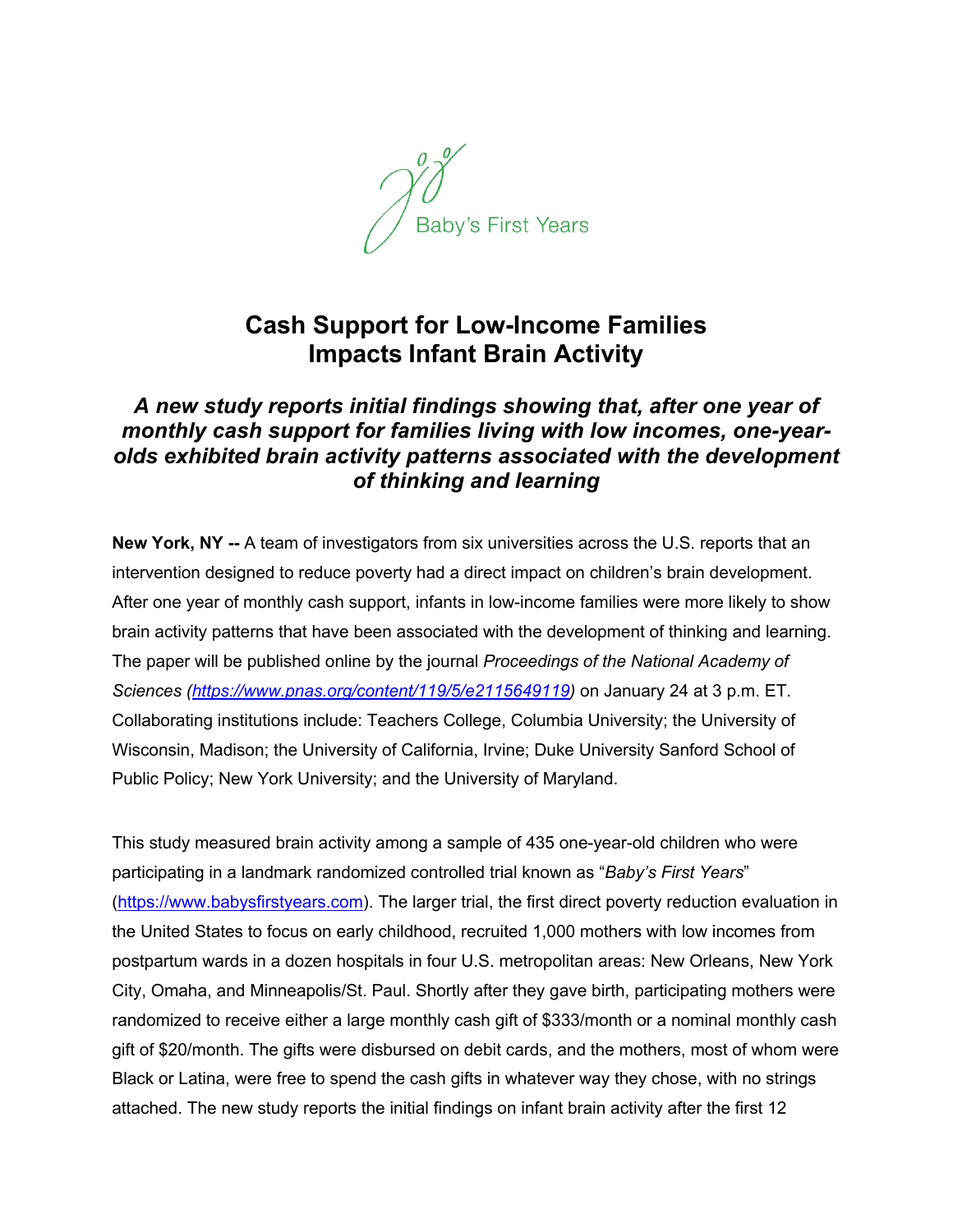months of the poverty reduction intervention. The mothers will continue to receive the cash gifts, funded by charitable foundations, until their children are four years and four months old.

"We have known for many years that growing up in poverty puts children at risk for lower school achievement, reduced earnings, and poorer health," says senior author on the study Kimberly Noble, Professor of Neuroscience & Education at Teachers College, Columbia University. Poverty has also been associated with differences in children's brain development. "However," notes Noble, "until now, we haven't been able to say whether poverty itself *causes* differences in child development, or whether growing up in poverty is simply *associated* with other factors that cause those differences."

Because of the randomized controlled trial design, the authors were able to distinguish correlation from causation, concluding that giving money directly to mothers living in poverty can translate to changes in their infants' brain activity.

Under the direction of lead author Sonya Troller-Renfree, postdoctoral research associate at Teachers College, Columbia University, brain activity was measured using electroencephalography (EEG), a technique in which a cap is placed on an infant's head and used to record the brain's electrical activity (known colloquially as "brainwaves"). Past research has linked high-frequency – that is, fast – brain activity to the development of thinking and learning. The study reports that infants whose mothers received \$333/month had more highfrequency brain activity compared with infants whose mothers received \$20/month.

Children's brain activity was measured in their homes. When the Covid-19 pandemic hit in March 2020, the researchers ceased collecting data in-person, precluding measurement of brain activity for a portion of the larger study sample. Despite the smaller-than-planned sample size, co-author and economist Greg Duncan, Distinguished Professor of Education at the University of California-Irvine, says that the differences "are similar in magnitude to those reported in large-scale education interventions," such as reductions in class size. Duncan was the lead author on the 2019 "Roadmap to Reducing Child Poverty" from the National Academies of Science, Engineering, and Medicine, which synthesized evidence-based guidance on policies to cut U.S. child poverty rates in half.

Noble, the lead neuroscientist on the larger Baby's First Years project, notes that children's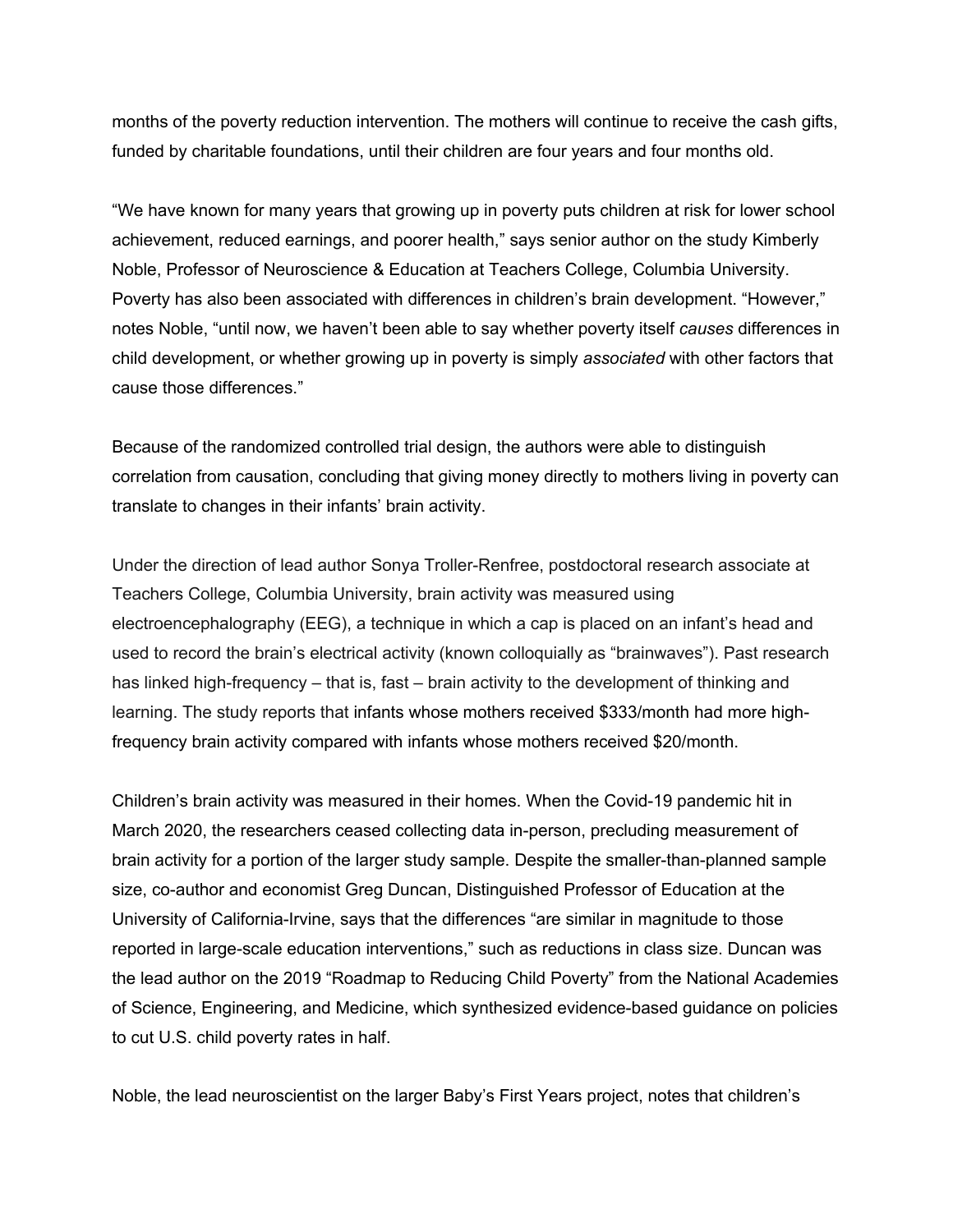brains naturally adapt to their experiences. "All healthy brains are shaped by their environments and experiences, and we are not saying that one group has 'better' brains. But, because of the randomized design, we know that the \$333 per month must have changed children's experiences or environments, and that their brains adapted to those changed circumstances."

The authors note that they do not yet know whether these differences will persist over time, or whether they will lead to differences in children's cognitive or behavioral development, which will be measured in future waves of the study. Likewise, the authors do not yet know which particular experiences were involved in generating the impacts on brain development. Work is underway to examine potential mechanisms, including how mothers spent the money, and how having more money may have changed parenting behaviors, family relationships, and family stress. Co-author Katherine Magnuson, Vilas Achievement Professor and Director of the Institute for Research on Poverty at the University of Wisconsin-Madison, and lead social scientist for the larger Baby's First Years study, notes that "families are all different, and the potential promise of money as a way of directly supporting families is that it allows parents to make choices about what their children most need. Thus, there may not be just one way in which money positively affects families; money may matter in a lot of small ways."

"We hear from the mothers in our study how challenging it is to raise children without enough money," says Magnuson, noting that "a few hundred dollars a month has the potential to do a lot of good for these families, and we are grateful that we will continue to learn from them about how the money has helped them meet their goals."

"Global evidence is thin on how children are affected by cash transfers, especially with respect to very young children," says co-author Lisa Gennetian, Pritzker Professor of Early Learning Policy Studies at Duke University. "This is mostly because it is so hard and expensive to objectively capture children's development. This study's findings on infant brain activity are unprecedented and really speak to how anti-poverty policies – including the types of expanded child tax credits being debated in the U.S – can and should be viewed as investments in children."

The researchers began planning the study in 2012, long before the Biden Administration's oneyear expansion of the Child Tax Credit, which expired in December and provided \$250 to \$300 per month per child for most U.S. families. While the tax credit, which the Administration is